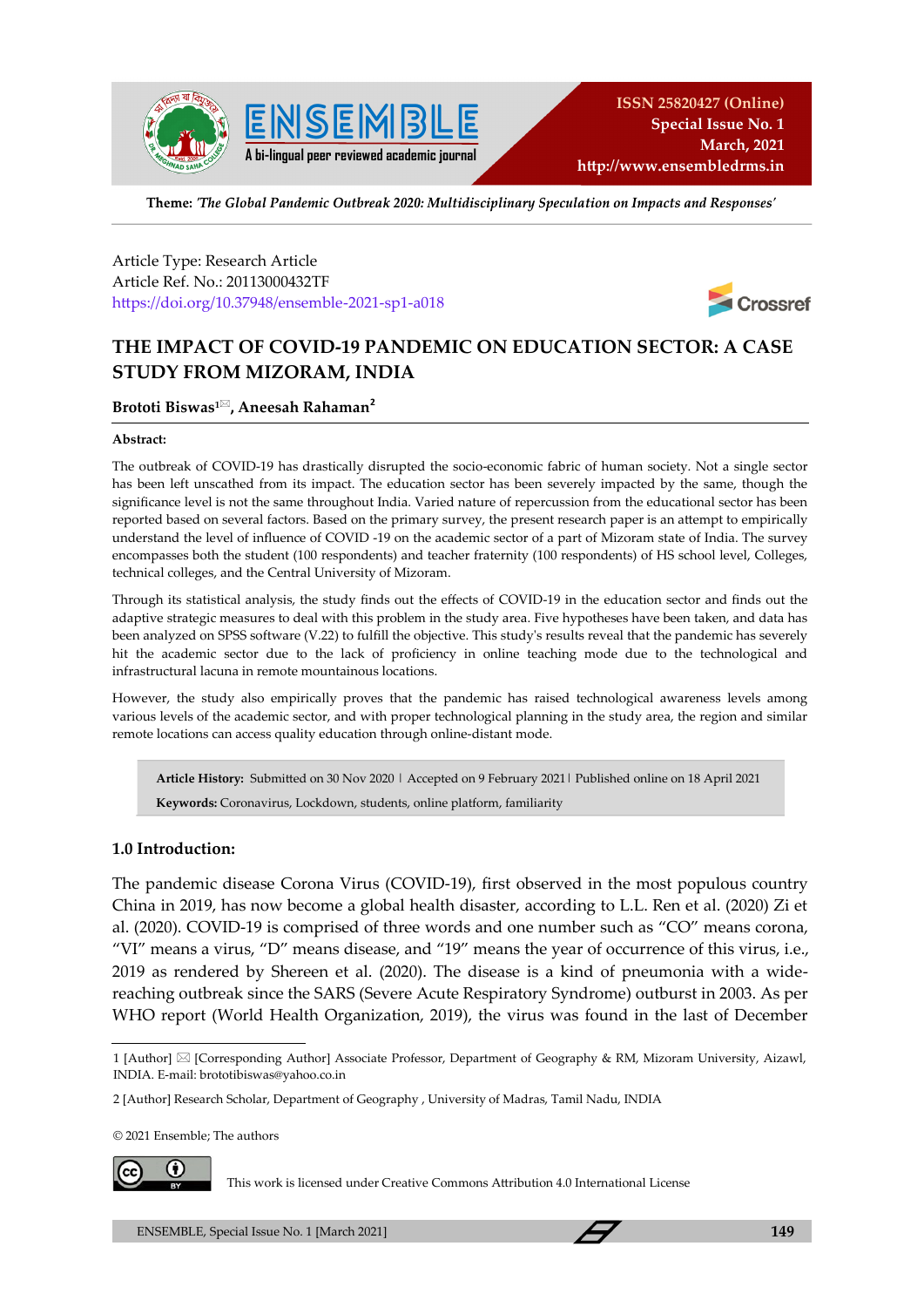2019 with the mass of pneumonia cases of unfamiliar causes related to the market of seafood and animals shop in the city of Wuhan, Hubei Province. The WHO (World Health Organization, 2019) proclaimed the outburst of COVID-19 as an international responsibility on 30 January 2020. Besides this, COVID-19 is a beta virus and almost similar to SARS, spread through the medium of bats to the human body, claimed by Kumar et al. (2020). As humankind is a social being, social interaction and social relationships are necessary to survive life. The novel coronavirus and its impacts threaten the whole community with the social distance and isolation measurements, as opined by Singh et al. (2020) and Bhat et al. (2020). According to Javaid et al. (2020), COVID-19 affects mental and physical health while disrupting the economy and society as a whole.

In India, as in the rest of the world, the outspread has been declared as an epidemic. Due to the impact of the epidemic, all the states and Union Territories had to shut down their social and economic activities - educational institutions, transport, and communications, commercial field, etc. from 22 March 2020 to control the outspread of COVID-19. The complete lockdown was extended in several phases - 24 March to 14 April 2020, 15 April to 03 May 2020, 4th to 17 May, and 18th to 31 May 2020. Although the lockdown has affected all the sectors of the socioeconomic sphere, albeit it was the children and senior citizen who were affected the most, especially senior citizens are having co-morbidity concerning several health issues claimed by UN Policy Report (2020), Bhattacharya et al. (2020), Chakraborty et al. (2020) and Jena et al. (2020). In a developing country like India, where the education system and technological reach in every corner are already in poor condition, the role of the virus has brought out the pitiful state in many regions; according to Nicola et al. (2020), it has been noticed that the entire education system from pre-school level to tertiary level got affected by the coronavirus. About 100 nations ordered the closure of their educational organizations, affecting almost 900 million students claimed by Catrin et al. (2020) and Haleem et al. (2020) have been affected due to this shutdown of educational organizations.

The Online mode might be quite efficient in urban areas with proper infrastructural facilities and technology literate population; however, its efficiency in remote rural areas is debatable owing to lack of electricity, poor internet connection, lack of online portable devices, etc. The present study focuses on the difficulties generated by the COVID-19 in the study area's society, particularly the academic sector. The study delves into the academic sector's preparedness to deal with such kind of emergency in the study area. This study aims to find out the effects of COVID-19 in the education sector and find out the adaptive strategic measures to deal with this problem in the Serchhip Block of Mizoram.

### **2.0 Study Area:**

The Indian state of Mizoram is situated in the northeastern part of the Himalayan Mountain. The state is a part of the Purvanchal region. Serchhip Rural Development Block (Fig. 1) is situated in the Serchhip district of Mizoram. Geographically the study area lies between 23°18′ 36″ N to 92°51′00″ E, and 23°31'01" N to 92°85'02" E. According to the Census of India, 2011 the total population is about 44242, of which 15825 is rural, and 28417 is urban population. The region is a hilly mountainous region. Due to the moist tropical location, the climate of the study area is moderate with long wet mild summer, short winter, and heavy precipitation.

### **3.0 Database and Methodology:**

A sample size of 200 respondents was taken comprising of students (100), and teachers (100) to fulfill the aim of the present study. The respondents encompassed 4 specific faculties such as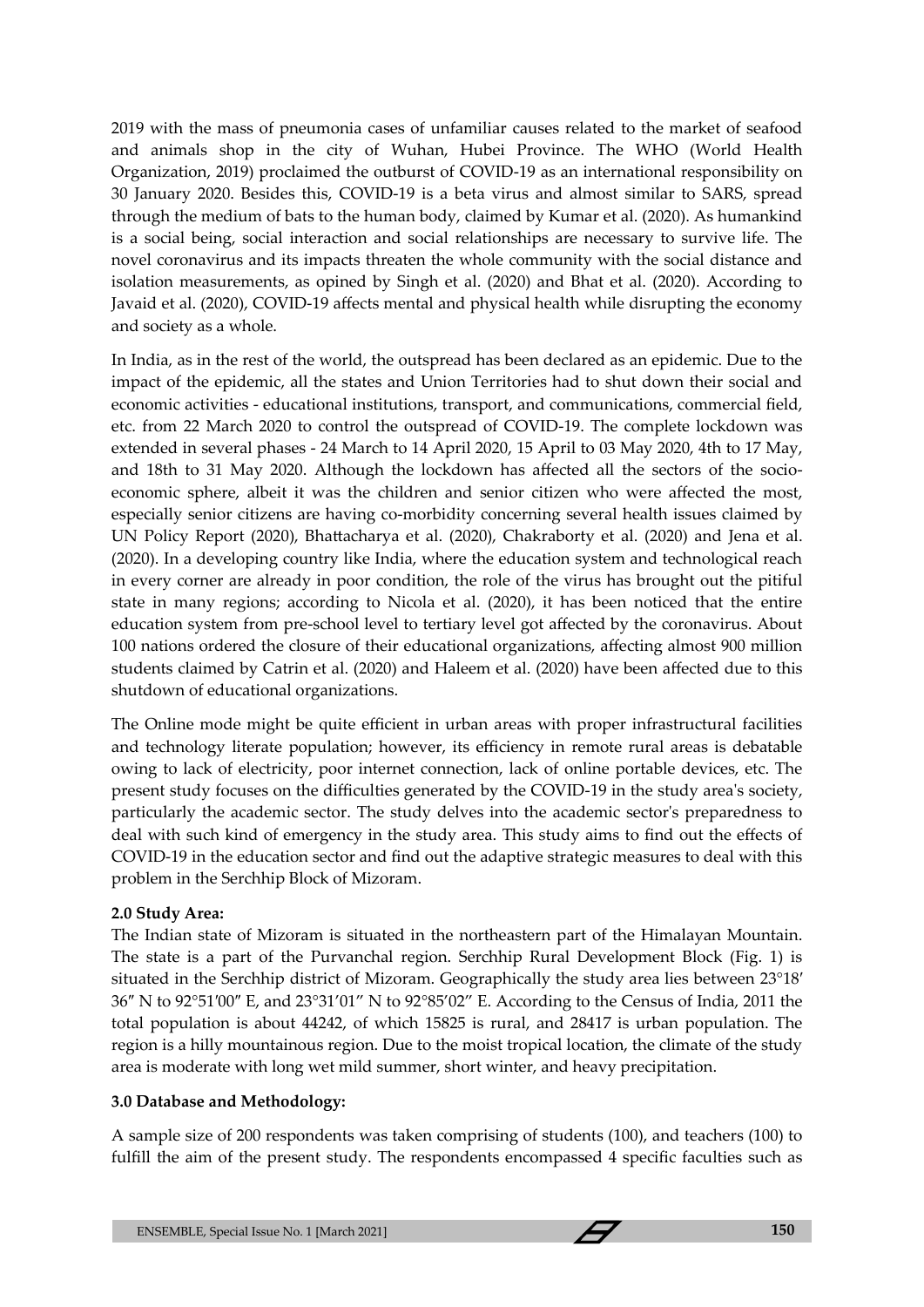Science, Arts, Commerce, and others (technical); and belonged to the different age group of 14- 16, 17-19, 20-22, 23-25 for students, and 25-35, 35-45, 45-55, 55 and above of teachers. The respondents have been selected from various educational organizations - such as Higher Secondary School, colleges, technical colleges, and Mizoram University. All the institutions do not belong to the study area; however, the respondents attached to these institutes belong to the study area. The present research has been done based on primary data with the help of online modes such as WhatsApp, and Google form questionnaire survey. A stratified random sampling technique based on the type of respondents, their age group, and faculty was performed with the help of 16 types of questions. Various hypotheses, as detailed in the discussion, were based on the questions framed with a four-point scale, with 1 being the least, and 4 being extremely (based on the meaning of the question). The hypothesis taken helped in fulfilling the objectives of the study. ANOVA, Chi-square test, t-test, and frequency distribution has been done on the SPSS (v. 22) platform.

## *3.1 Research Hypothesis*

Five hypotheses have been taken both for the students and teachers, which are -

Hypothesis 1:

H0: There is no significant difference in the level of familiarity of software across gender. H1: There is a significant difference in the level of familiarity of software across gender.

Hypothesis 2:

H0: There is no significant difference in the level of willingness between age groups.

H1: There is a significant difference in the level of willingness between age groups.

Hypothesis 3:

H0: There is no significant difference in the familiarity and age groups.

H1: There is a significant difference in the familiarity and age groups.

Hypothesis 4:

H0: There is no significant difference in the preference for mode of teaching across age groups. H1: There is a significant difference in the preference for mode of teaching across age groups.

Hypothesis 5:

H0: There is no significant difference in the level of knowledge about online teaching before and after the pandemic.

H1: There is a significant difference in the level of knowledge about online teaching before and after the pandemic.

As detailed in the discussion, various hypotheses were based on the questions framed with a four-point scale, with '1' being the least and '4' being extreme (based on the meaning of the question). The hypothesis taken helped in fulfilling the objectives of the study.

## **4.0 Results and Discussion:**

As the study area is situated in a remote area, internet facility is the major problem which is faced by both the teachers and students. In general, the study area faced several problems owing to the online teaching mode as a mandatory step towards curtailing the spread of the deadly COVID-19 virus. The major problems faced were - poor internet connection, inability to attend practical classes, lack of interactive class, difficulty to access the class notes or materials for online teaching, and submission of assignments. Owing to lack of internet connectivity and a general lack of online teaching experience, it is challenging for both the teacher and students to attend the practical classes through online teaching. The study area is backward concerning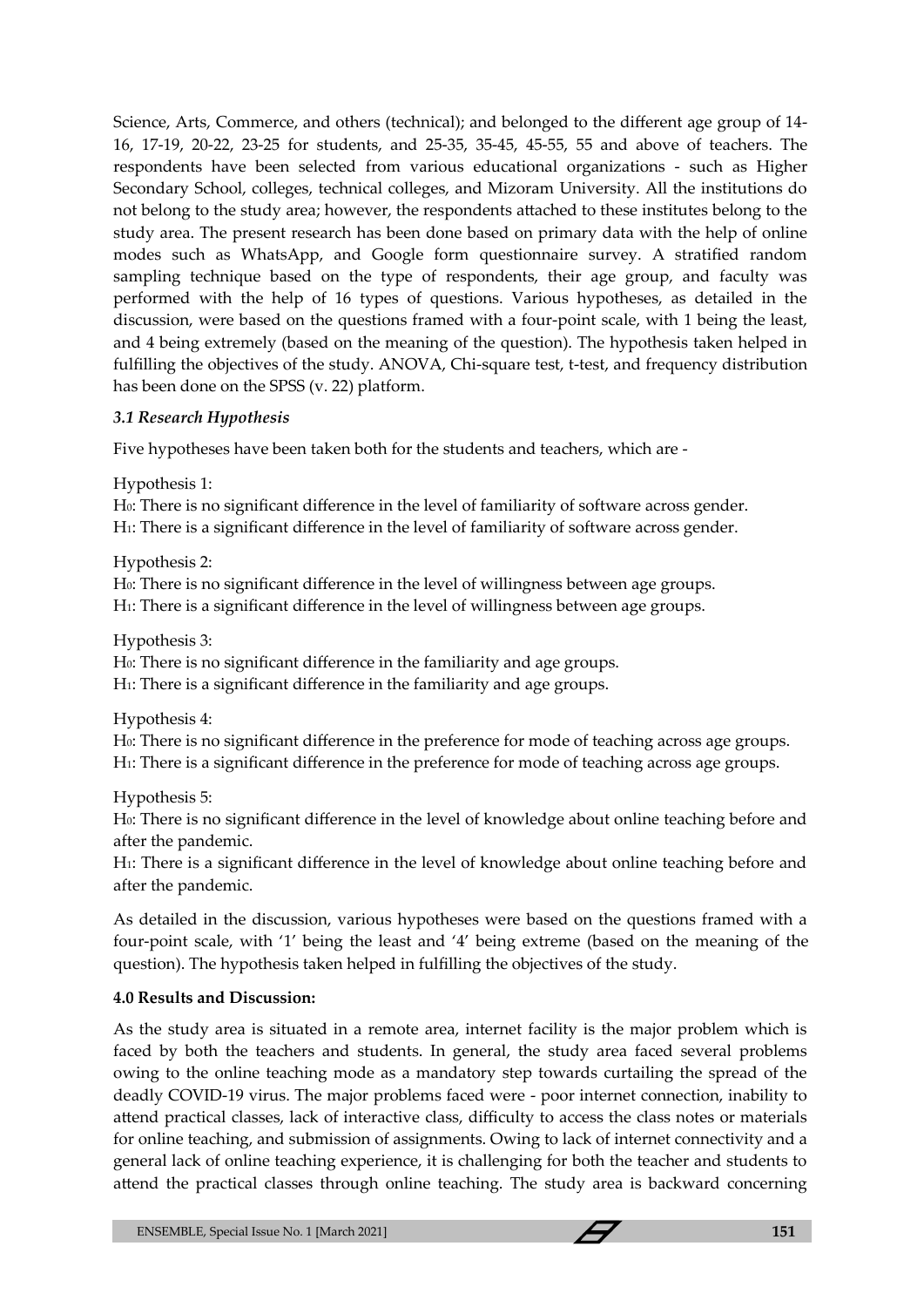both technological and economic development lacks both the hardware (mobile phones/ computers/laptops) and software (technological know-how and continuous power supply), which hinders access to uninterrupted online classes.

The present study has been classified into two different sections; the impact of COVID-19 on students and the impact of COVID-19 on teachers of the study area. In this study, it has been shown how the academic sector is dealing with this pandemic situation in the study area.

### *4.1 Impacts on Students*

As mentioned in the methodology, the study was conducted with 100 students comprising of 45 male and 55 female students.

### 4.1.1 Testing of hypothesis 1

H0: There is no significant difference in the level of familiarity of software across gender.

H1: There is a significant difference in the level of familiarity of software across gender.

**Table 1: Gender wise level of familiarity of software** 

|             | Male and Female | N  | Mean | Std. Deviation | Std. Error Mean |
|-------------|-----------------|----|------|----------------|-----------------|
| Familiarity | Male            | 45 | 2.22 | .951           | .142            |
|             | Female          | 55 | 2.85 | 1.297          | .175            |

| Test $\rightarrow$             |             | Levene's Test for Equality<br>of Variances |          | t-test for Equality of Means |                      |                    |                          |          |                                                 |
|--------------------------------|-------------|--------------------------------------------|----------|------------------------------|----------------------|--------------------|--------------------------|----------|-------------------------------------------------|
| Assumptions $\psi$             | $\mathbf F$ | Sig.                                       | t        | df                           | Sig.<br>$(2-tailed)$ | Mean<br>Difference | Std. Error<br>Difference |          | 95% Confidence<br>Interval of the<br>Difference |
|                                |             |                                            |          |                              |                      |                    |                          | Lower    | Upper                                           |
| Equal variances<br>assumed     | 5.623       | .020                                       | $-2.725$ | 98                           | .008                 | $-.632$            | .232                     | $-1.093$ | $-.172$                                         |
| Equal variances not<br>assumed |             |                                            | $-2.809$ | 96.919                       | .006                 | $-.632$            | .225                     | $-1.079$ | $-186$                                          |

#### **Table 2: Level of familiarity of software across gender**

An independent samples T-test was performed to understand whether there is any difference across gender regarding familiarity with the software used for online teaching. The result is shown in Table 1. Males are the least familiar with the software, with an average score of 2.22.

Table 2 shows the level of software familiarity across gender. The level of significance is 0.02, which is less than the 0.05 level of significance. Therefore, the null hypothesis has been rejected, and the alternative hypothesis has been accepted at the 5 percent level of significance. So there is a significant difference in the level of familiarity of software across gender.

### 4.1.2 Testing of hypothesis 2

H0: There is no significant difference in the level of willingness between age groups.

H1: There is a significant difference in the level of willingness between age groups.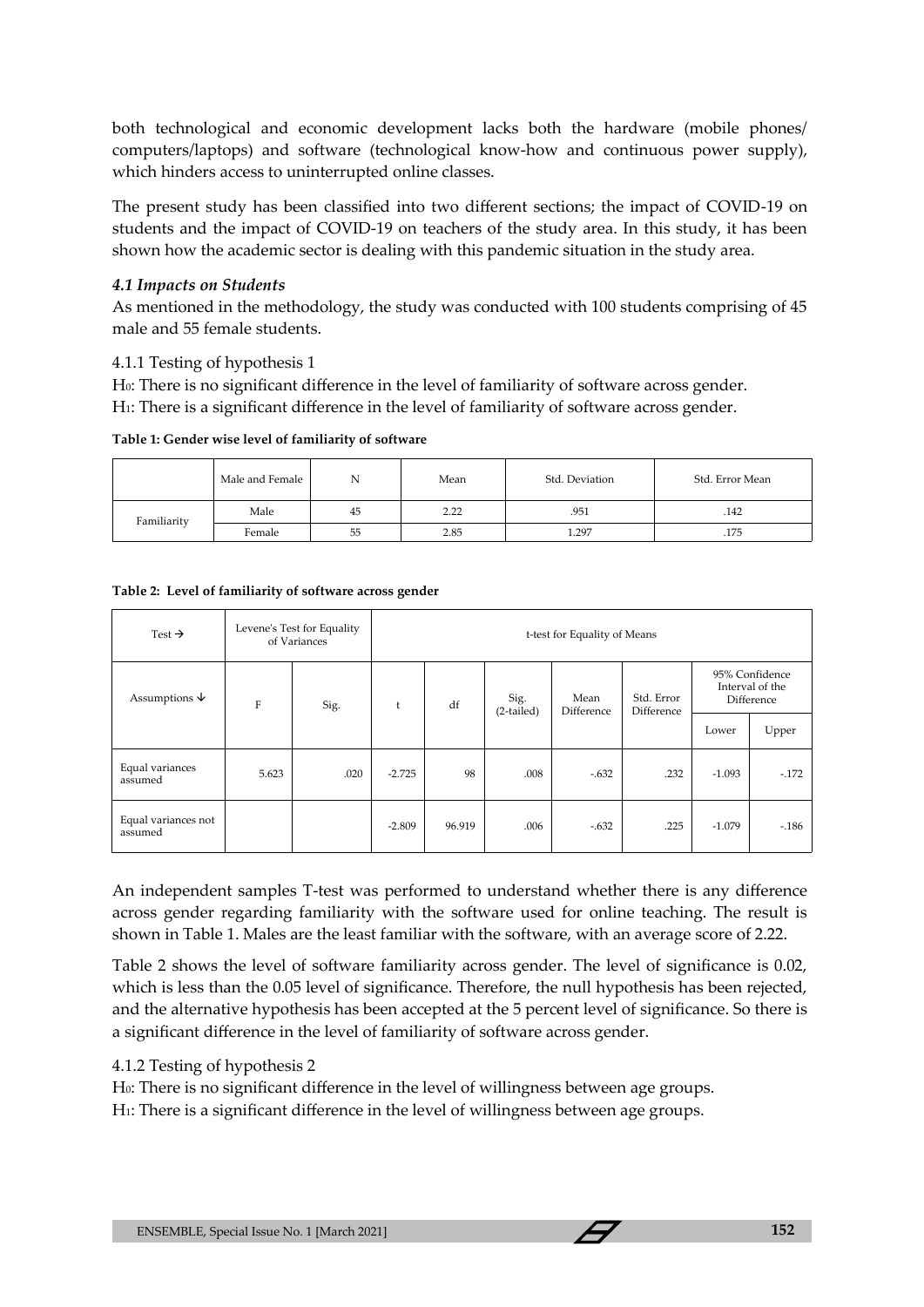#### **Table 3: Level of willingness between age group**

|                | Sum of Squares | df | Mean Square |      | Sig. |
|----------------|----------------|----|-------------|------|------|
| Between Groups | 2.208          |    | .736        | .669 | .573 |
| Within Groups  | 105.552        | 96 | 1.100       |      |      |
| Total          | 107.760        | 99 |             |      |      |

An ANOVA test has been performed to understand the level of willingness to shift to an online platform between age groups,. Table 3 shows that level of significance among the age groups is 0.573, which is more than 0.05. Therefore, the null hypothesis has been accepted, and the alternative hypothesis has been rejected at the 5 percent level of significance. So there is no significant difference in the level of willingness between age groups.

**Fig 1: Study area**





**Fig 2: Age group-wise willingness to shift**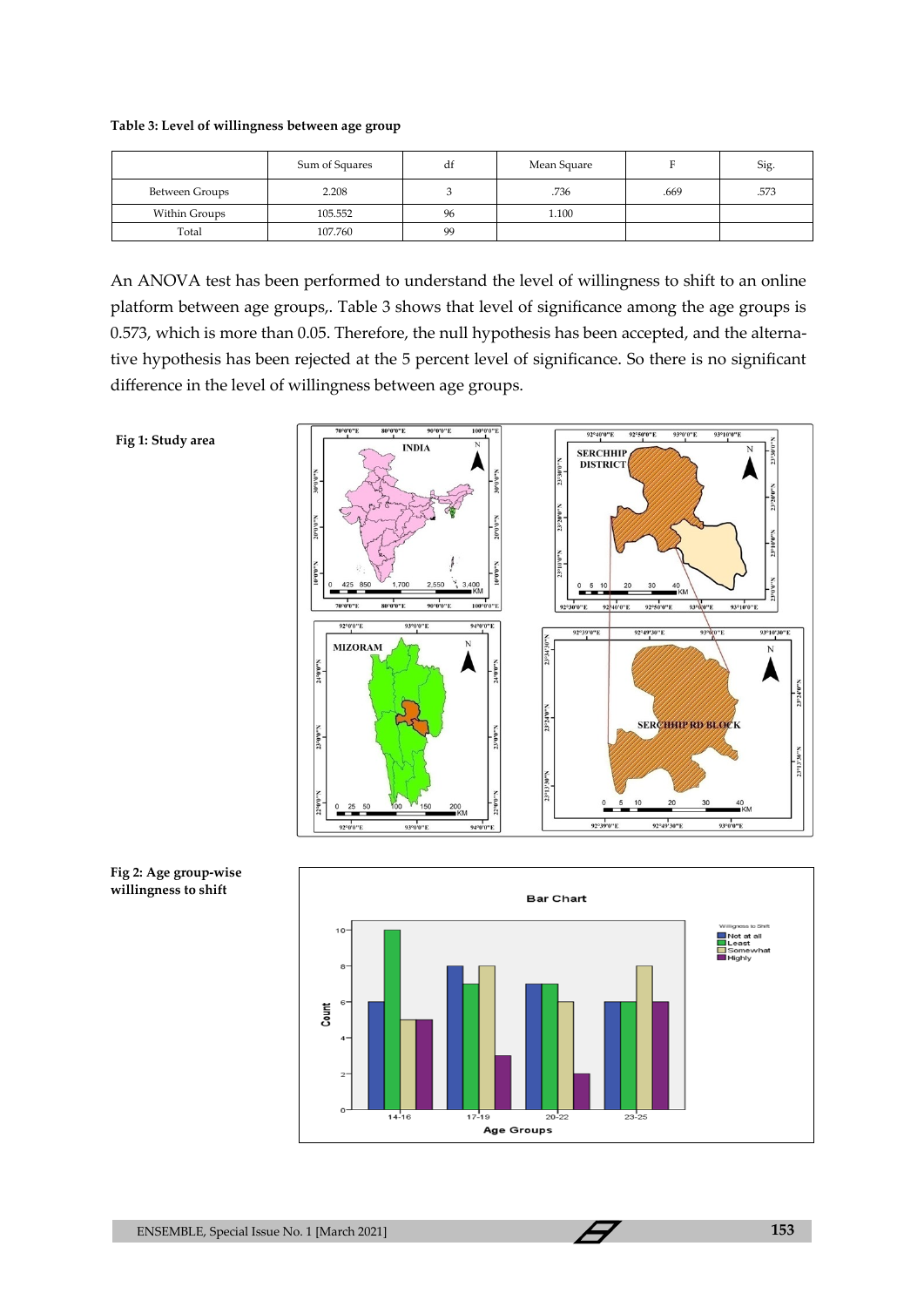Fig 2 shows the nature of willingness to shift to online mode among each age group. It is seen that the 23-25 year age group is the most willing among other age groups to shift to the online platforms.

4.1.3 Testing of hypothesis 3

H0: There is no significant difference in the familiarity of software and age groups.

H1: There is a significant difference in the familiarity of software and age groups.

| Familiarity    | Sum of Squares | df | Mean Square |      | Sig. |
|----------------|----------------|----|-------------|------|------|
| Between Groups | 1.248          |    | .416        | .287 | .835 |
| Within Groups  | 139.262        | 96 | 1.451       |      |      |
| Total          | 140.510        | 99 |             |      |      |

**Table 4: Familiarity of software across age group**

An ANOVA test has been performed to understand the level of familiarity of software across age groups. Table 4 shows that level of significance is 0.835, which is more than a 0.05 level of significance. Therefore, the null hypothesis has been accepted, and the alternative hypothesis has been rejected at the 5 percent level of significance. So there is no significant difference in the level of familiarity of software across age groups since there has been a sudden shift to online mode. This only reiterates the fact that more training on online mode of teaching is required for the study area along with technological and infrastructural up-gradation for its smooth utilization.

## 4.1.1 Testing of hypothesis 4

H0: There is no significant difference in the level of knowledge about online teaching before and after the pandemic.

H1: There is a significant difference in the level of knowledge about online teaching before and after the pandemic.

#### **Table 5: Mean of online knowledge before and after COVID-19**

|        |                               | Mean |     | Std. Deviation | Std. Error Mean |
|--------|-------------------------------|------|-----|----------------|-----------------|
|        | Online knowledge before COVID | 1.91 | 100 | .753           | .075            |
| Pair 1 | Online                        | 3.33 | 100 | 1.035          | .104            |

Since online teaching is very much new to the study area, the respondents were questioned regarding their knowledge of the same before, and after COVID -19 situations. Table 5 displays the level of knowledge regarding online before and after COVID-19. The mean value of online knowledge before COVID-19 is 1.91, and the mean value of online knowledge after COVID-19 is 3.33. Thus statistical analysis proves a substantial increase of knowledge concerning online education after the pandemic. The reason for this may be attributed to the regular online mode of teaching owing to the closure of academic institutions while at the same time ensuring no loss in academic sessions through regular online mode.

**Table 6: Level of knowledge about online teaching before and after the pandemic.**

|        |                                       |     | `orrelation | $\sim$<br>519 |
|--------|---------------------------------------|-----|-------------|---------------|
| Pair 1 | Online knowledge before COVID & after | 100 | .544        | .000          |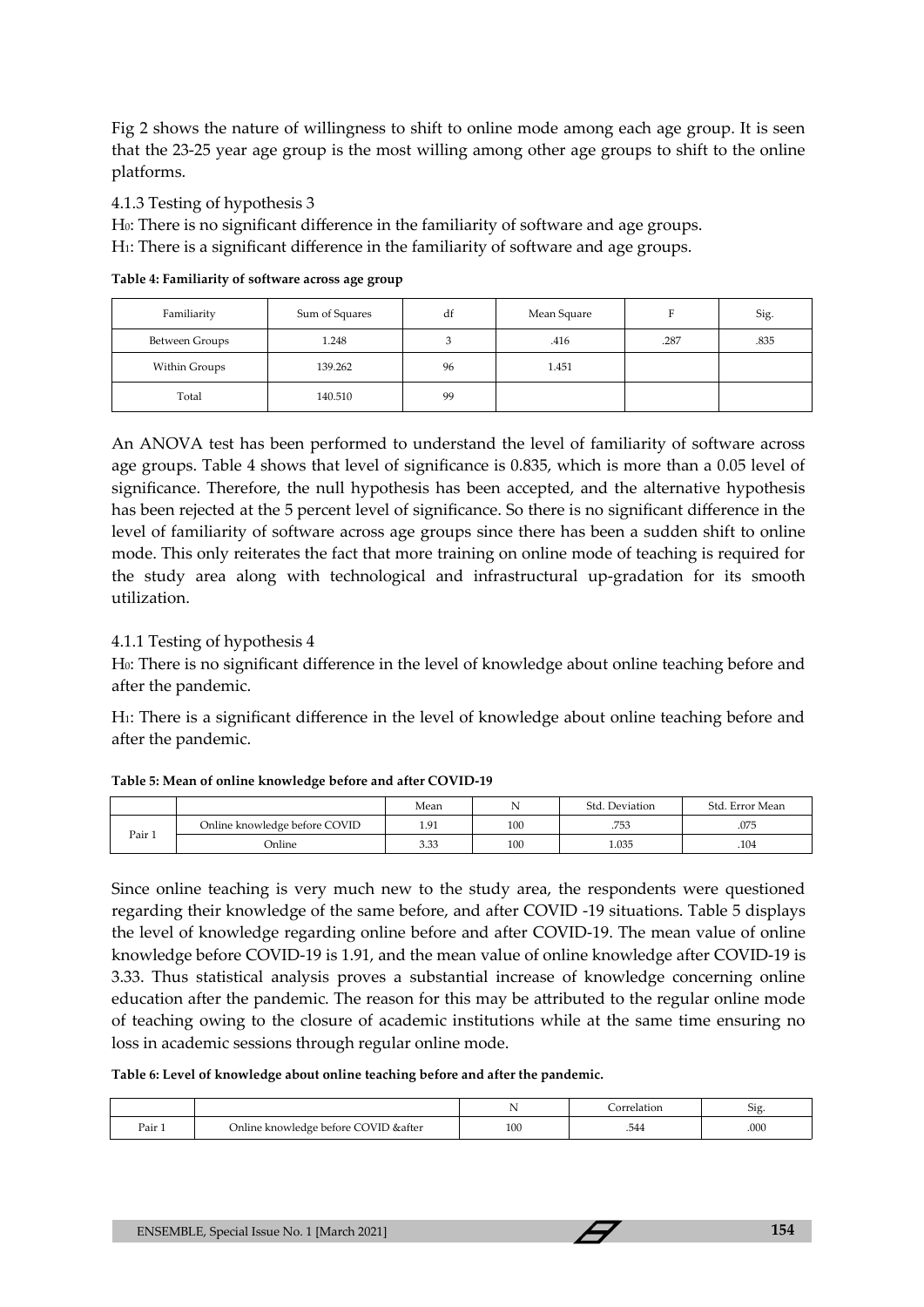An ANOVA test has been performed to understand the level of knowledge about online teaching before and after the pandemic**,**. Table 6 shows that level of significance is 0.000, which is less than the 0.05 level of significance. Therefore, the null hypothesis has been rejected, and the alternative hypothesis has been accepted at the 5 percent level of significance. So there is a significant difference in the knowledge about online teaching before and after the pandemic.

### *4.2 Impact on Teacher*

In this study, a total of 100 respondents of teacher, among them 45 male and 55 female students have been taken from the 4 types of various age groups (in years) such as 25-35, 35-45, 45-55, and 55 and above, along with various faculties such as arts, science, commerce, and others (technical).

## 4.2.1 Testing of hypothesis 1

H0: There is no significant difference in the level of familiarity of software across gender.

H1: There is a significant difference in the level of familiarity of software across gender.

#### **Table 7: Familiarity of Software across Gender**

|                                      | Gender |                | Mean | Std<br>Deviation | $\sim$ 1<br>Error Mean |
|--------------------------------------|--------|----------------|------|------------------|------------------------|
| $\cdots$<br>$\overline{\phantom{a}}$ | Male   | ≖              | 2.58 | 1.438            | .                      |
| Familiarity                          | Female | --<br>ь.<br>ںں | 2.05 | .989             | 123<br>.100            |

An independent samples t-test was performed to understand whether there is any difference across gender (male and female) of teachers regarding familiarity with the software used for online teaching. The test result is shown in Table 7. Females are the least familiar with software than the male with an average score of 2.05.

**Table 8: Level of familiarity of software across gender**

| Test $\rightarrow$             |        | Levene's Test for Equality<br>of Variances | t-test for Equality of Means |        |                      |                    |                                 |       |                                                |
|--------------------------------|--------|--------------------------------------------|------------------------------|--------|----------------------|--------------------|---------------------------------|-------|------------------------------------------------|
| Assumptions $\downarrow$       | F      | Sig.                                       | t                            | df     | Sig.<br>$(2-tailed)$ | Mean<br>Difference | Std. Error<br><b>Difference</b> |       | 95% Confidence Inter-<br>val of the Difference |
|                                |        |                                            |                              |        |                      |                    |                                 | Lower | Upper                                          |
| Equal variances<br>assumed     | 14.704 | .000                                       | 2.149                        | 98     | .034                 | .523               | .244                            | .040  | 1.006                                          |
| Equal variances not<br>assumed |        |                                            | 2.072                        | 75.451 | .042                 | .523               | .252                            | .020  | 1.026                                          |

Table 8 shows the level of significance of software familiarity across gender. The significance level of 0.034, which is less than the 0.05 level of significance, rejects the null hypothesis, and the alternative hypothesis has been accepted at the 5 percent level of significance. So there is a significant difference in the level of familiarity of software across gender.

## 4.2.2 Testing of hypothesis 2

H0: There is no significant difference in the level of willingness between age groups.

H1: There is a significant difference in the level of willingness between age groups.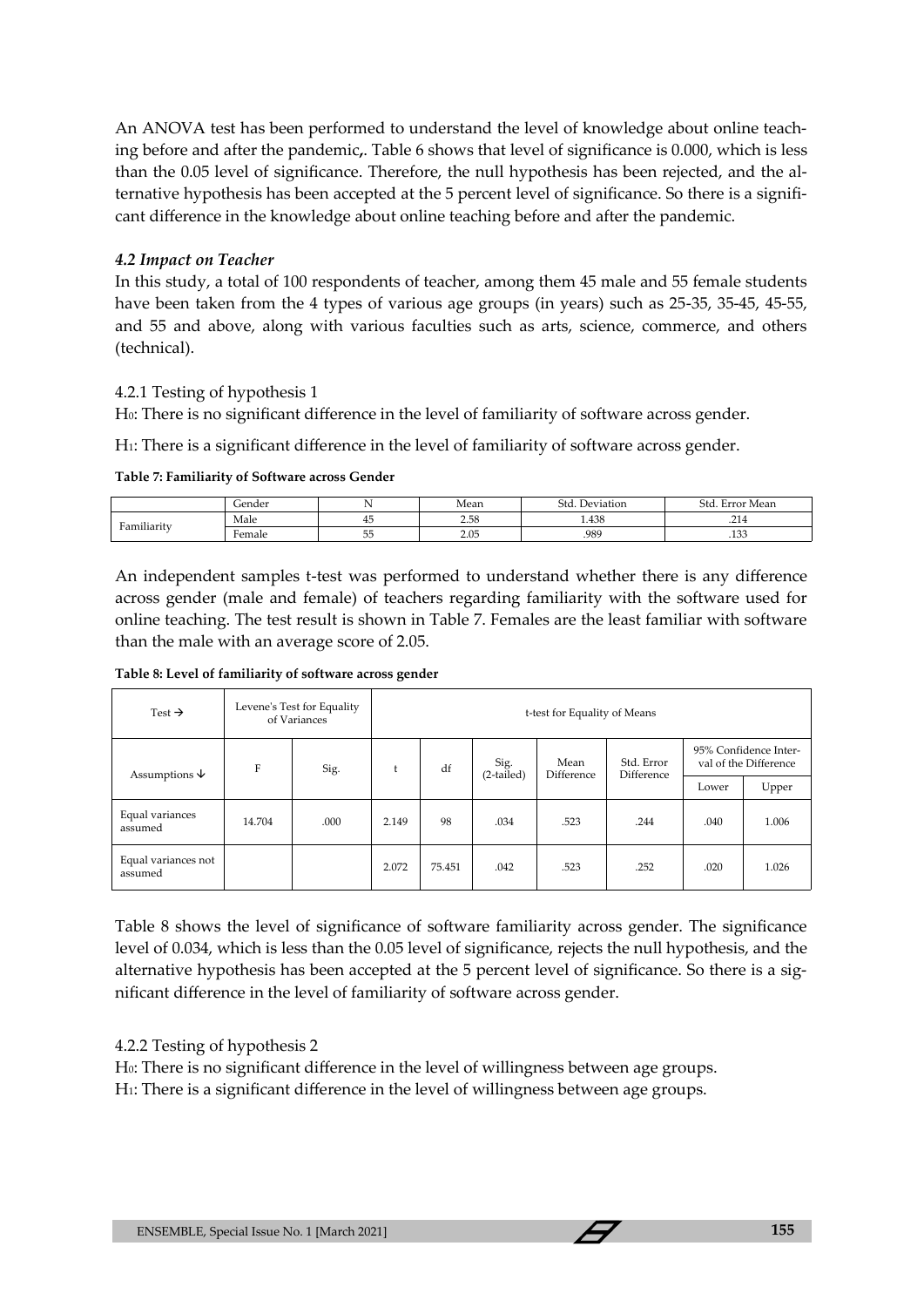| Willingness to shift | Sum of Squares | df | Mean Square | Sig. |
|----------------------|----------------|----|-------------|------|
| Between Groups       | 128.960        |    | 42.987      | .003 |
| Within Groups        | .000           | 96 | .000        |      |
| Total                | 128.960        | 99 |             |      |

**Table 9: Level of willingness to shift to online platform between age group**

A t-test has been performed to understand the level of willingness between age groups. Table 9 represents the level of significance of willingness among the age group is 0.003, which is less than 0.05 level of significance. Therefore, the null hypothesis has been rejected, and the alternative hypothesis has been accepted at the 5 percent level of significance. So there is a significant difference in the level of willingness between age groups.

4.2.3 Testing of hypothesis 3

H<sub>0</sub>: There is no significant difference in the familiarity of software and age groups.

H1: There is a significant difference in the familiarity of software and age groups.

**Table 10: Software familiarity and age groups**

| Familiarity    | Sum of Squares | df | Mean Square |        | Sig. |
|----------------|----------------|----|-------------|--------|------|
| Between Groups | 96.635         |    | 32.212      | 57.314 | .000 |
| Within Groups  | 53.955         | 96 | .562        |        |      |
| Total          | 150.590        | 99 |             |        |      |

A t-test has been performed to understand the level of familiarity of software and age groups. Table 10 represents the level of significance is 0.000, which is less than the 0.05 level of significance. Therefore, the null hypothesis has been rejected, and the alternative hypothesis has been accepted at the 5 percent level of significance. So there is a significant difference in the familiarity and age groups.

### 4.2.4 Testing of hypothesis 4

H0: There is no significant difference in the preference for mode of teaching across age groups. H1: There is a significant difference in the preference for mode of teaching across age groups.

**Table 11: Mode of teaching across age groups**

|                              | Value                                                                                 | df | Asymp. Sig. (2-sided) |  |  |  |
|------------------------------|---------------------------------------------------------------------------------------|----|-----------------------|--|--|--|
| Pearson Chi-Square           | 33.347 <sup>a</sup>                                                                   |    | .000                  |  |  |  |
| Likelihood Ratio             | 35.635                                                                                |    | .000                  |  |  |  |
| Linear-by-Linear Association | 19.719                                                                                |    | .000                  |  |  |  |
| N of Valid Cases             | 100                                                                                   |    |                       |  |  |  |
|                              | a. 0 cells (.0%) have expected count less than 5. The minimum expected count is 8.58. |    |                       |  |  |  |

Table 11 represents the mode of teaching such as online and offline with the different age groups of teachers from different faculties. Results show with cross-tabulation that the relatively younger faculty (25-35 age groups) prefer the online teaching mode to the offline mode.

**Table 12: The preference for mode of teaching across age groups**

|            |              |        | Mode of teaching |     |  |  |
|------------|--------------|--------|------------------|-----|--|--|
|            |              | Online | Offline          |     |  |  |
|            | 25-35        | $\sim$ |                  | 26  |  |  |
|            | 35-45        |        | 18               | 26  |  |  |
| Age groups | 45-55        |        | 20               | n-  |  |  |
|            | 55 and above |        | 19               | 26  |  |  |
| Total      |              | 39     | 61               | 100 |  |  |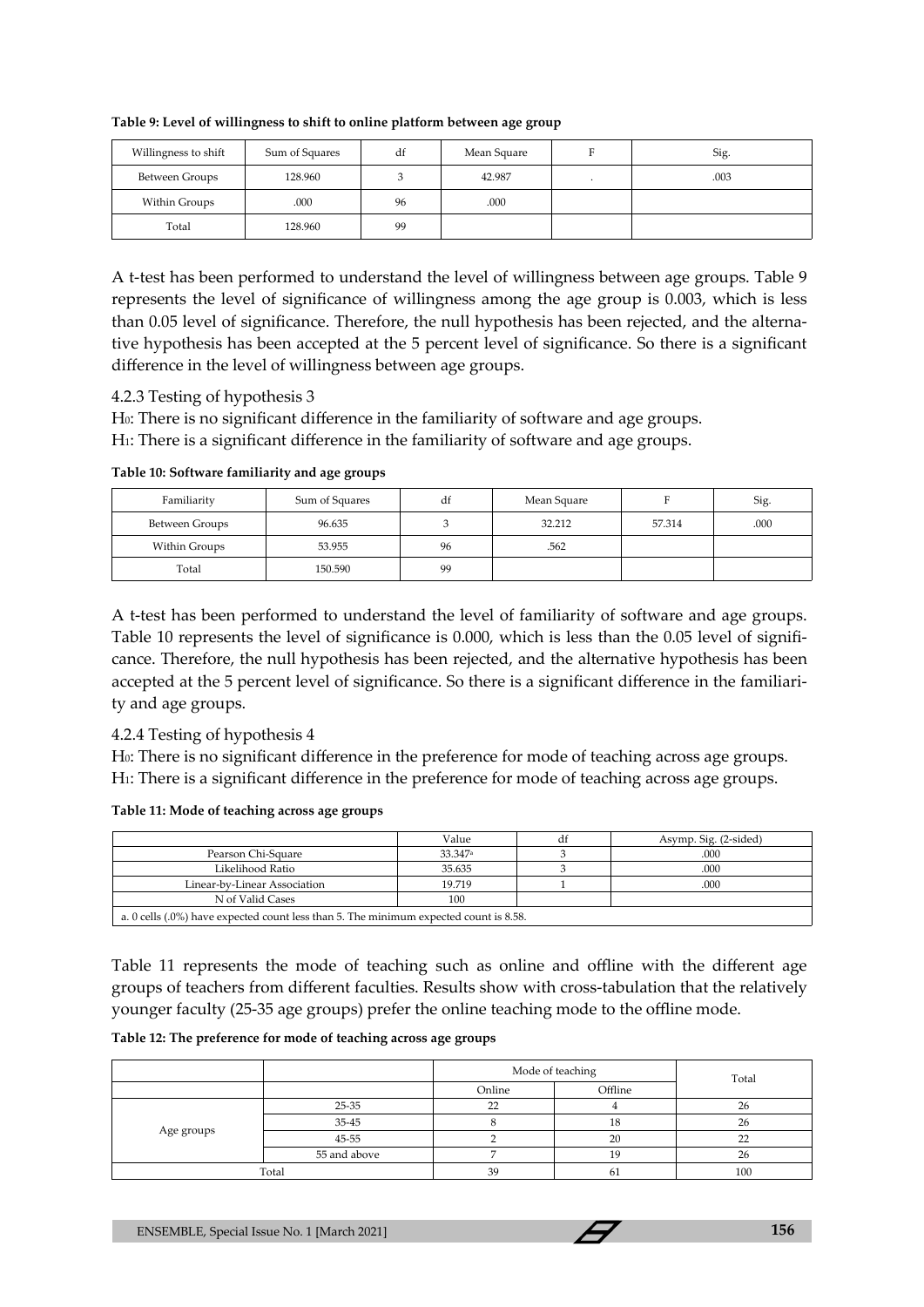A Chi-square test has been performed to understand the level preference for mode of teaching across age groups. Table 12 shows that level of significance is 0.000, which is less than the 0.05 level of significance. Therefore, the null hypothesis has been rejected, and the alternative hypothesis has been accepted at the 5 percent level of significance. So there is a significant difference in the preference for mode of teaching across age groups.

### 4.2.5 Testing of hypothesis 5

H0: There is no significant difference in the level of knowledge about online teaching before and after the pandemic.

H1: There is a significant difference in the level of knowledge about online teaching before and after the pandemic.

|  |  |  | Table 13: Mean of online knowledge before and after COVID-19 |
|--|--|--|--------------------------------------------------------------|
|--|--|--|--------------------------------------------------------------|

|        |               | Mean | $\cdot$ | Std. Deviation | Std. Error Mean |
|--------|---------------|------|---------|----------------|-----------------|
| Pair 1 | Online before | 1.80 | 100     | .853           | .085            |
|        | Online after  | 3.60 | 100     | 1.064          | .106            |

Table 13 displays the level of knowledge regarding online before and after COVID-19. The mean value of online knowledge before COVID-19 is 1.8 and, the mean value of online knowledge after COVID-19 is 3.6. Thus statistical analysis proves a substantial increase of knowledge concerning online education after the pandemic. This may be attributed to regular online mode of teaching due to the closure of academic institutions, while at the same time training support of teachers by their respective institutions.

**Table 14: Level of online teaching knowledge before and after the pandemic**

| Test topic                      | <b>Paired Differences</b> |                   |                    |                                              | $\ddot{\phantom{1}}$ | df        | Sig.<br>$(2-tailed)$ |      |
|---------------------------------|---------------------------|-------------------|--------------------|----------------------------------------------|----------------------|-----------|----------------------|------|
|                                 | Mean                      | Std.<br>Deviation | Std. Error<br>Mean | 95% Confidence Interval of<br>the Difference |                      |           |                      |      |
|                                 |                           |                   |                    | Lower                                        | Upper                |           |                      |      |
| Online before - Online<br>after | $-1.800$                  | .910              | .091               | $-1.981$                                     | $-1.619$             | $-19.778$ | 99                   | .000 |

A Chi-square test has been performed to understand the level of online teaching knowledge before and after the pandemic. Table 25 shows that level of significance is 0.000, which is less than the 0.05 level of significance. Therefore, the null hypothesis has been rejected, and the alternative hypothesis has been accepted at the 5 percent level of significance. So there is a significant difference in the level of knowledge about online teaching before and after the pandemic.

#### **Table 15: Summary of hypotheses tests**

| Null Hypothesis                                               | Test         | Sig   | Decision                 |  |
|---------------------------------------------------------------|--------------|-------|--------------------------|--|
| Willingness to shift to online platforms across gender.       | t-test       | 0.855 | Null hypothesis accepted |  |
| Familiarity of software across gender                         | t-test       | 0.034 | Null hypothesis rejected |  |
| Willingness between age groups                                | <b>ANOVA</b> | 0.003 | Null hypothesis rejected |  |
| Familiarity and age groups                                    | <b>ANOVA</b> | 0.000 | Null hypothesis rejected |  |
| Preference for mode of teaching across gender                 | Chi-square   | 0.333 | Null hypothesis accepted |  |
| Preference for mode of teaching across age groups             | Chi-square   | 0.000 | Null hypothesis rejected |  |
| Knowledge about online teaching before and after the pandemic | Chi-square   | 0.000 | Null hypothesis rejected |  |